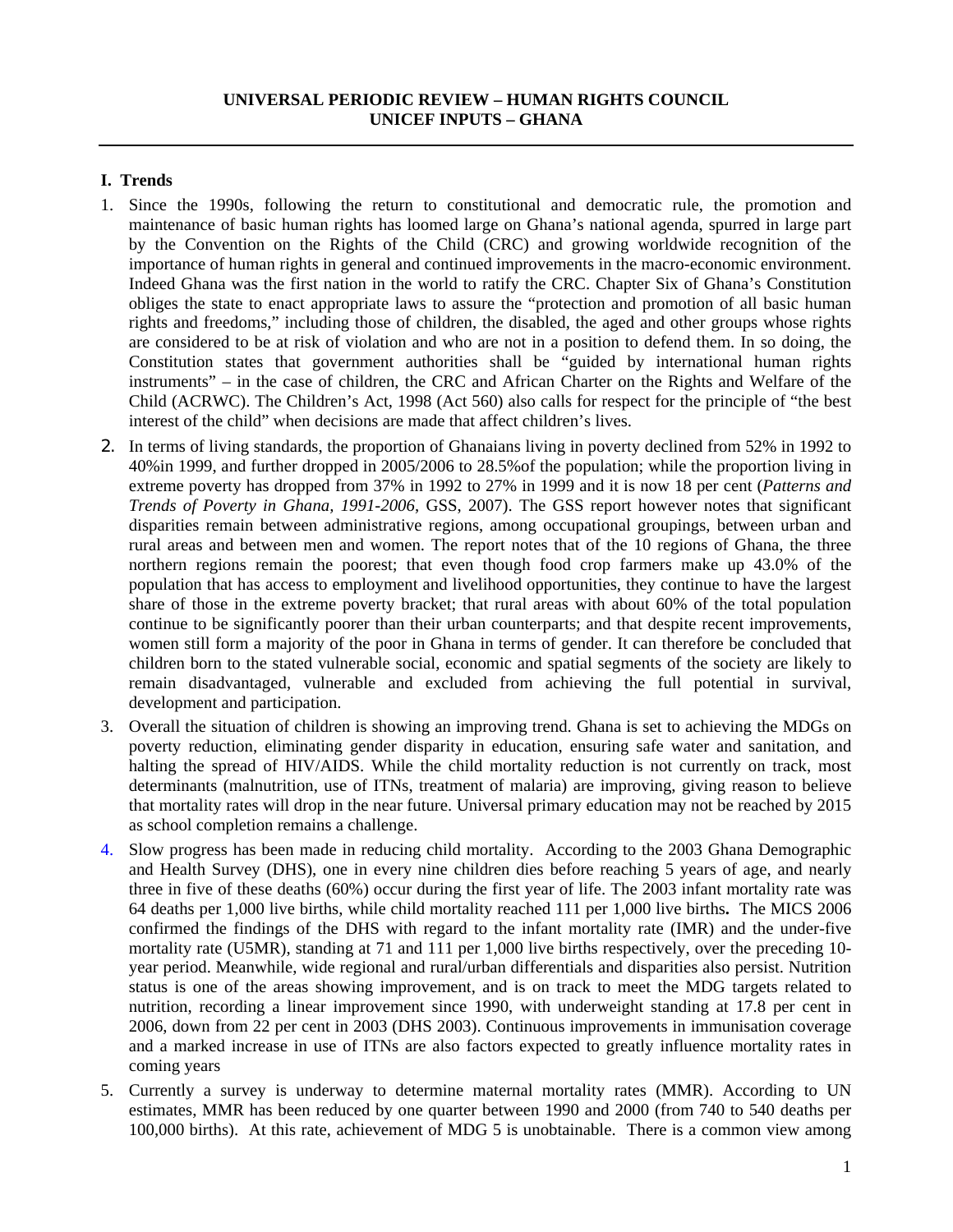government and development partners that accelerated efforts are required to ensure progress, particularly through investments in skilled birth attendance and emergency obstetric care.

- 6. The HIV prevalence rate seems to be stabilising in Ghana. Although a rise was observed in the 2006 HIV Sentinel Survey (to 3.2% up from 2.7% in 2005), the overall trend is evidence of a slight decrease. As of December 2006, mothers who received prevent mother-to-child transmission of HIV (PMTC) services were 1,526 compared to 16,785 pregnant women in need of PMTCT. This represents 9%. It is projected that by 2012 an estimated number of 19,778 mothers will be in need of PMTCT annually. (UNICEF Fact Sheet, Nov. 2007). With respect to risk reduction among the youth, the percentage of youth aged 15-24 engaging in high-risk sex who use condoms is only 41.8% for female and 55.7% for male (MICS 2006). Contraception rates for currently married women also remain low. However, HIV prevalence among 15- 24 year old mothers attending antenatal care reveals a slightly decreasing incidence rate (HIV Sentinel Surveillance Report 2006).
- 7. In relation to MDG 7, MICS data reveal that Ghana has achieved national targets. Seventy-eight per cent of the population is now using an improved source of drinking water and 60.7% have access to improved sanitation<sup>1</sup>. Further, the distribution is highly skewed sub-nationally, and again the north is far from achieving adequate coverage. Ghana reported more cases of Guinea worm than any other country worldwide in 2004.
- 8. In the education sector, primary net enrolment has increased steadily since the 2005 education reforms; in addition, net enrolment in kindergartens rose from 49.9% in 2005/6 to 55.6% in 2006/7. Correspondingly, the number of primary-school age children not in school has decreased substantially: from 1.4 million children in 2004/5 to 800,000 in 2006/7. In addition, net enrolment in kindergartens rose from 49.9% in 2005/6 to 55.6% in 2006/7. Correspondingly, the number of primary-school age children not in school has decreased substantially: from 1.4 million children in 2004/5 to 800,000 in 2006/7 (EMIS 2006/7). Final Education statistics for 2007 are not yet available, but field reports suggest that enrolment continued to increase, although at a somewhat reduced pace. (UNICEF, Annual Report 2007). Gender parity in terms of access to education remained stable (0.97), even at a time of rapid increases in enrolment (Education management Information System data (EMIS 2006/7). Especially important is the fact that in certain areas with particularly low GPI levels, noticeable improvements were recorded. Data from the 2006 MICS suggest that Ghana has already achieved gender parity at the primary and junior secondary levels. However, universal primary education may not be reached by 2015 as school completion remains a challenge. Based on net enrolment in the  $6<sup>th</sup>$  grade at primary school, only three out of every four children complete primary school. However, it is encouraging to find a slightly higher completion rate for girls (EMIS, 2006/07). Concerns remain with institutionalisation of corporal punishment in schools; Reference is made to corporal punishment as a means of punishment in Teachers Handbook. Corporal punishment continues to be a subject of extensive debate due to long standing cultural and religious views on how children should be punished.
- 9. About 9% to 15% of Ghana's approximately 20 million population is believed to engage in female genital mutilation (FGM), particularly in the rural savannah and the Northern, Upper East and Upper West regions. But as a longstanding cultural and religious practice, legislation has not proven sufficient to halt it. Cases of sexual abuse and exploitation of children are steadily and consistently on the rise. While in 2000 the former Women and Juvenile Unit of the Greater Accra Region reported 181 defilement cases, the number increased to 425 in 2002 and by June 2003 stood at  $278^2$ .
- 10. According to a 2003 study<sup>3</sup> in Ghana, child labour manifests itself in different ways: Approximately 242,074 children between 13-17 years old were engaged in mining and quarrying, hotels and restaurants, and fishing – activities which are considered as hazardous work; 220,891 children were found to be engaged in night work; 14,221 of them work for more than four hours; and about 1,590,765 children

 $1$  The sanitation figure appears to present a significant increase over comparable household surveys in 2003, but the government is working towards adopting a new set of guidelines defining what constitutes improved sanitation, and whose outcome may result in a downward revision of this figure.

 $2$  This may also be an indication of greater public awareness and of increased confidence in the criminal justice system further seen by an increase in the number of convicted perpetrators with accompanying higher sentences than before.

<sup>,</sup> *Ghana Child Labour Survey*, Ghana Statistical Service and International Labour Organisation, March 2003.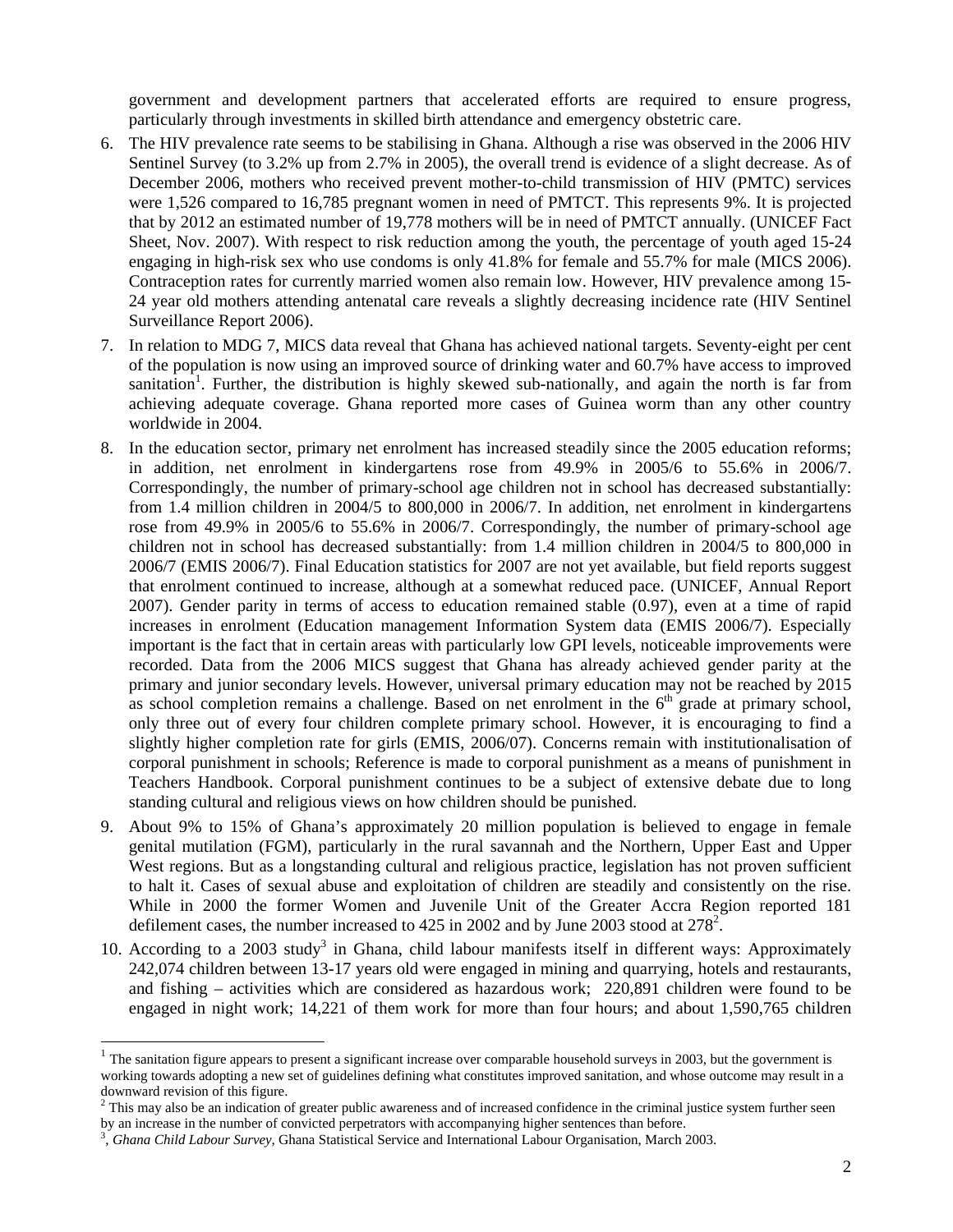were attending school while working, which is 64.3% of children engaged in usual economic activity. Research by the African Centre for Human Development<sup>4</sup> suggests that Ghana is both a source and destination country for trafficked children. An estimated 40,000 children are subjected to diverse forms of internal trafficking.

- 11. Ghana is signatory to the Convention on the Elimination of All Forms of Discrimination Against Women (CEDAW) and has also acceded to the Declaration on the Elimination of Violence Against Women (DEVAW). Domestic violence is a serious social evil and is widespread in the Ghanaian society with most victims being women and children. Statistics indicate that 1 out of 3 women (33%) has experienced some form of gender violence in Ghana<sup>5</sup>. Recent studies and reports (including reports from the former WAJU of the Ghana Police Service) indicate that incidence of physical, sexual and psychological abuse of women and children is on the increase and that most victims were abused by people they know in domestic settings.
- 12. The juvenile justice administration system has been weakened by inadequate logistical and human resource capacity of the Department of Social Welfare. The absence of separate police cells, lack of coordination between the police and the Department of Social Welfare have led to an increase in the presence of juveniles in adult police cells at specific points in time from 289 in 2000 to 382 by mid 2003. There have been corresponding cases of juvenile incarceration within adult prisons due to the failure of authorities to determine the ages of child convicts. Nationally, there are 8 convicted mothers with their children 0-5 serving various degrees of prison sentences<sup>6</sup>.
- 13. The migration of children from rural to urban areas seems to be increasing, due to factors like economic hardships and lack of opportunities (educational, apprenticeship, & job opportunities) in the rural areas. One group of children who have become a source of concern of abuse and violence are the 'kayayee' (head porters). These are mostly girls under 18 who have migrated mostly to the big cities of Accra, Kumasi and Takoradi to engage in head porterage. These girls are among the most vulnerable child labourers, as many engage in prostitution or may be sexually exploited in exchange for protection while living on the streets

## **II. Recent developments in relation to children's rights (2003-2007)**

- 1. In spite of the recent challenges posed by the energy crisis, rising fuel prices associated with the increases in oil prices on the international market, output has been robust and Ghana's economy remains resilient. Vast amounts of crude oil deposits were recently discovered off the western coast of Ghana, generating prospects that the economy was about to experience a major take off in the near future. However, developments around some key indicators reveal that progress towards achieving the MDGs is mixed.
- 2. There has been good progress in the overall policy and strategy development of the health sector, with the major efforts being directed at finalising the new 5-Year Programme of Work for the Ministry of Health (POW 2007-2011). Delivery of a set of high impact cost effective interventions to reduce child and maternal mortality is firmly entrenched in the POW as the core strategy and forms a core component of the Health Sector budget. A National Health Insurance Scheme has been adopted and special exemptions have been made to ensure access of services by children and pregnant women. One of the essential components of the High Impact Rapid Delivery (HIRD) strategy is capacity building at the community level for improved family care practices in support of maternal, newborn and young child survival, growth and development. The HIRD approach expanded from the initial four priority regions beginning in 2006 to all ten regions of the country by end-2007. The MoH has also embarked on an updating of the child health policy.
- 3. Ghana's comparatively low and stable number of HIV/AIDS cases masks considerable variations by geographic region, gender, age, occupation, and to some degree, urban-rural residence. To address the

 $\overline{a}$ 

<sup>&</sup>lt;sup>4</sup> Tengey, Wilbert and Emiliah Oguaah, 'The Little Ghanaian Slaves Cry For Help: A Report on Child Trafficking in Ghana', African Centre for Human Development, Accra, 2002.

<sup>5</sup> Coker Appiah and Kusack, Breaking The Silence & Challenging The Myths Of Violence Against Women and Children in Ghana,1999.

<sup>6</sup> From *Children in Ghana*, unpublished UNICEF Ghana document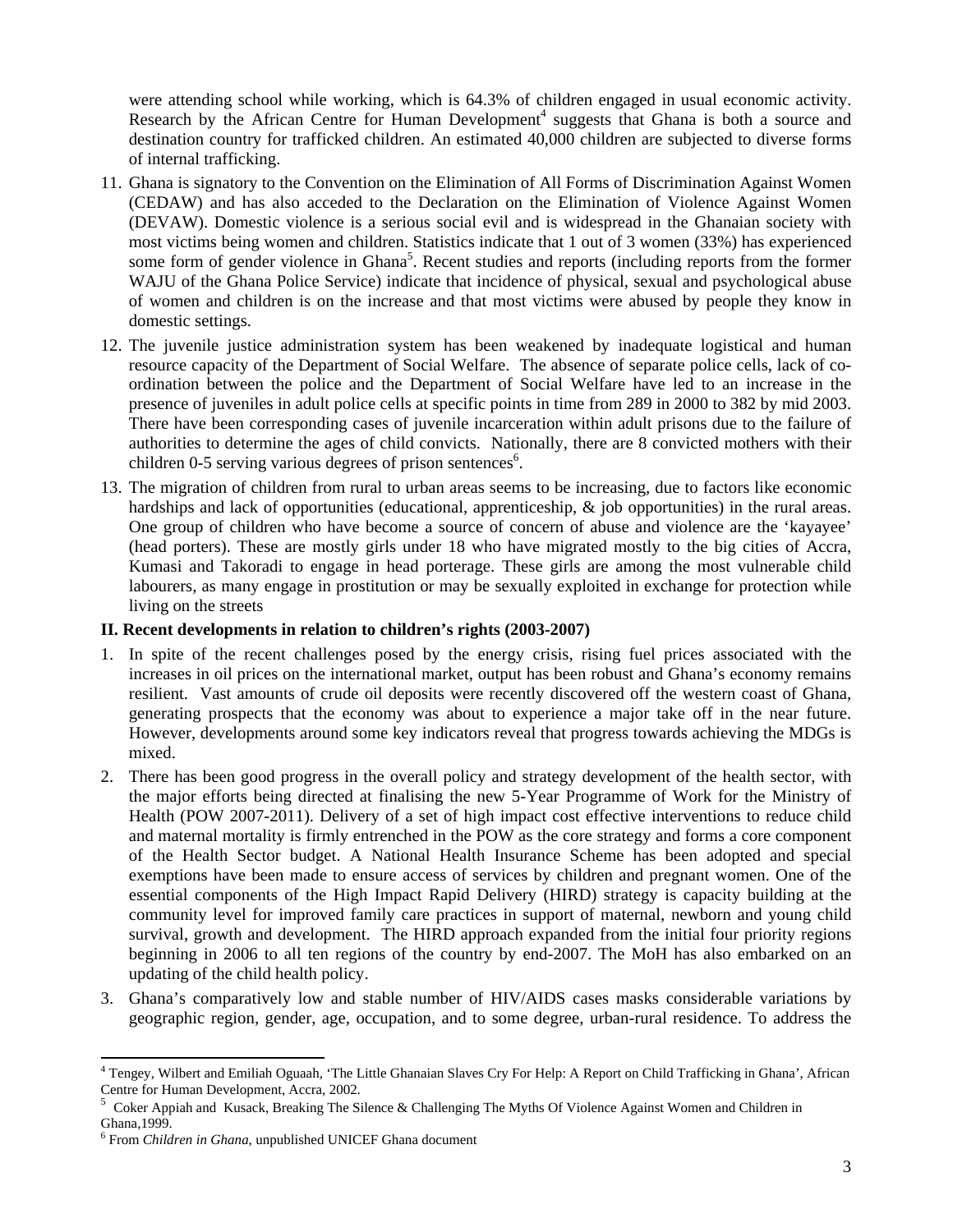knowledge/behaviour gap evident among young people and to increase risk-awareness among adolescents, UNICEF has supported the rollout to national level of the "HIV Alert School" model, which seeks to increase understanding of all aspects of the epidemic in schools and communities, in order to accelerate progress toward achievement of MDG 6.

- 4. At the start of the 2005/06 academic year the Ministry of Education abolished (in principle) all school fees and introduced a capitation grant for all basic schools. This move sparked major increases in enrolment, which have continued into subsequent school years. The recent increase in access has however gone hand-in-hand with challenges related to quality and outcomes – all of which are worse in some parts of the country (mostly northern Ghana) than others and affect girls more than boys. Related challenges include shortages of teachers, classrooms, furniture, textbooks and other equipment, as well as continued negative parental attitudes in some parts of the country towards education.
- 5. In September 2007, Ghana begun implementation of a new reform programme which, among others, focuses on Universal Basic Completion (UBC) by 2015 instead of just Universal Primary Completion (UPC), and by 2020 all Junior Secondary school graduates will be exposed to Senior Second Cycle education or training. The Government is also assuming full responsibility for the first year of a much structured system of apprenticeship for Junior High School leavers who do not qualify or choose not to enter the Senior High School Programme<sup>7</sup>.
- 6. Major progress took place in 2005 in Guinea worm reduction, but the breakdown of a major water source in early 2006 led to only minimal reductions that year. Intensive efforts led to positive developments during the last six months of 2007, and an 8 per cent reduction was calculated by end-November 2007, compared to the same period in 2006 (UNICEF, AR 2007). In 2007, the funding available for eradication activities grew substantially through finalisation of a funding agreement between UNICEF and the European Commission in May 2007, providing a total of 20 million euros for activities in the most endemic region over a four-year period. (UNICEF, AR 2007)
- 7. In addition to the enhanced legal framework over the years, institutions have been established in recent times to encourage children or their parents to seek redress when violations occur. Some of these institutions include the Commission for Human Rights and Administrative Justice (CHRAJ), the Domestic Violence and Victim support Unit (DOVVSU of the Police Service), and district-based Child Panels. The latter, established under the Children's Act, have quasi-judicial powers, allows for children's participation in the proceedings and can be instituted at no charge.
- 8. Birth registration has recently experienced a marked improvement in coverage to 47%, after a preceding decrease from 31% in 2000, to 27% in 2001 and to 17% in 2002. To celebrate the Day of the African Child in June 2003, the government launched a campaign to provide free registration of newborn babies within 12 months of delivery. More than 2,500 children were registered that day and to this increased coverage to 27% at the end of 2003. The government also sponsors a national Birth Registration Day every September 1.
- 9. The practice of ritual slavery (known as *trokosi*) giving over a young daughter to the priest of a local shrine *–* exists, but is not widespread in Ghana. Despite concerted efforts, an NGO, International Needs estimates that there are 3,000 women and girls who are still victims of this traditional practice<sup>8</sup>. In June 1998, Ghana's Criminal Code was amended to outlaw the practice.
- 10. In order to stem the tide of child abuse and exploitation, a special police unit previously known as the Women and Juvenile Unit (WAJU), but later renamed the Domestic Violence and Victim Support Unit (DOVVSU) in 2005, was formed in 1998 to investigate such cases. Sexual and other forms of abuse, and FGM are prohibited by the 1992 Constitution of Ghana, and this has been reinforced by the Criminal Offences (Amendment) Act, 2007 (Act 741), establishing stiff penalties for both offences.
- 11. Further progress has been made in strengthening the legal and institutional framework to combat human trafficking. The Human Trafficking Management Board (HTMB) was established with the President's approval and the National Plan of Action on Human Trafficking, which was adopted on December 5 2007.

 $7$  Preliminary Education Sector Performance Report, June 2007

From *Children in Ghana*, unpublished UNICEF Ghana document